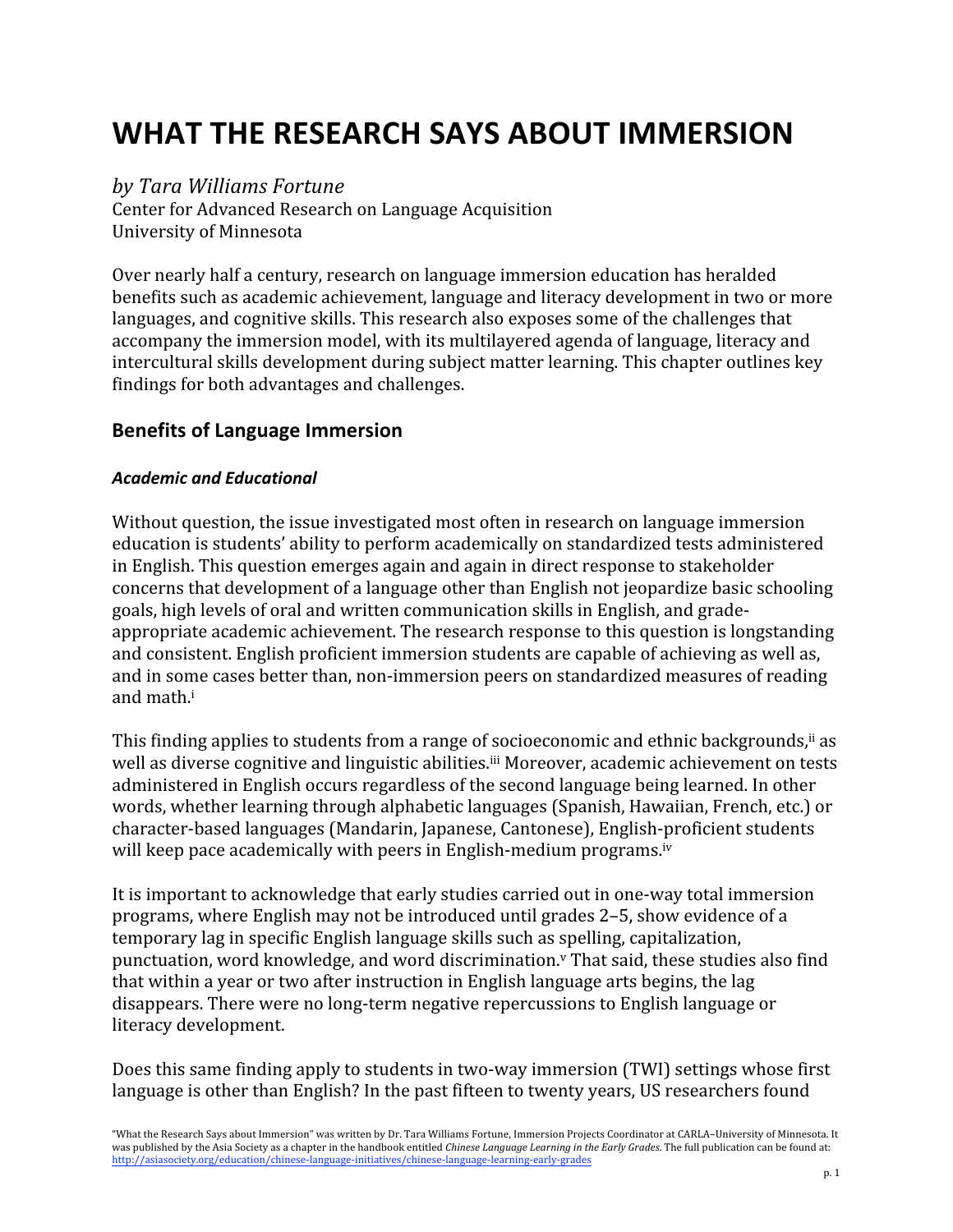that
English
learners'
academic
achievement
also
attained
the
programs'
goals.
By
the upper
elementary,
or
in
some
cases
early
secondary
grades,
English
learners
from
different ethnicities,
language
backgrounds,
socioeconomic
levels,
and
developmental
profiles perform
at
least
as
well
as
same
background
peers
being
schooled
in
English
only.vi Most English
learners
in
TWI
come
from
Latino
families
whose
home
language
is
Spanish.
As
an ethnic
minority
in
the
United
States,
Latinos
are
both
the
fastest‐growing
student population and the group with the highest rate of school failure.<sup>vii</sup> Research in Spanish/English TWI contexts points to higher grade point averages and increased enrollment in post-secondary education for this student group, compared to Latino peers participating
in
other
types
of
educational
programs
such
as
transitional
bilingual education
and
various
forms
of
English‐medium
education.

Although
the
vast
majority
of
TWI
research
has
been
carried
out
in
Spanish/English settings, Dr. Kathryn Lindholm-Leary<sup>viii</sup> recently reported results from a study of two Chinese/English
TWI
programs.
Students
in
grades
4–8
whose
home
language
was
Chinese tested
at
or
above
their
grade
level
and
the
same
as
or
well
above
peers
with
similar demographic profiles participating in non-TWI programs. Leary's findings align with those of
other
TWI
programs.

#### *Language
and
Literacy*

The
immersion
approach
first
gained
traction
in
North
America
because
educators
believed in
its
potential
to
move
students
further
towards
bilingualism
and
biliteracy.
Immersion language programs took root in areas such as St. Lambert, Canada, and Miami, Florida, where educators felt that more than one language was necessary for children's future economic
and
social
prosperity.
Program
designers
wagered
that
making
the
second language the sole medium for teaching core subject content, instead of teaching the second language separately, would result in more students reaching higher levels of proficiency. These
early
immersion
programs
started
by
committing
one‐half
or
more
of
the
school
day for
teachers
and
students
to
work
only
in
the
second
language.
Students
were
socialized
to adopt
the
new
language
for
all
classroom
communication
and subject
learning.

This
approach
to
second‐language
and
literacy
development
proved
itself
to
be
the
most successful
school‐based
language
program
model
available.
English‐proficient
immersion students
typically
achieve
higher
levels
of
minority
(non‐English)
language
proficiency when compared with students in other types of language programs.<sup>ix</sup> Immersion students who begin the program as English speakers consistently develop native-like levels of comprehension,
such
as
listening
and
reading
skills,
in
their
second
language.
They
also display fluency and confidence when using it.<sup>x</sup> Further, the more time spent learning through
the
non‐English
language,
the
higher
the
level
of
proficiency
attained.
To
date, early total (one-way) and nearly total (90:10) two-way immersion programs demonstrate higher levels of minority language proficiency than partial or fifty-fifty programs.<sup>xi</sup>

Initial concerns about the possible detriment to English language and literacy development were eventually laid to rest. English-proficient immersion students who achieved relatively high levels of second-language proficiency also acquired higher levels of English language

<sup>&</sup>quot;What the Research Says about Immersion" was written by Dr. Tara Williams Fortune, Immersion Projects Coordinator at CARLA-University of Minnesota. It was published by the Asia Society as a chapter in the handbook entitled *Chinese Language Learning in the Early Grades*. The full publication can be found at: http://asiasociety.org/education/chinese‐language‐initiatives/chinese‐language‐learning‐early‐grades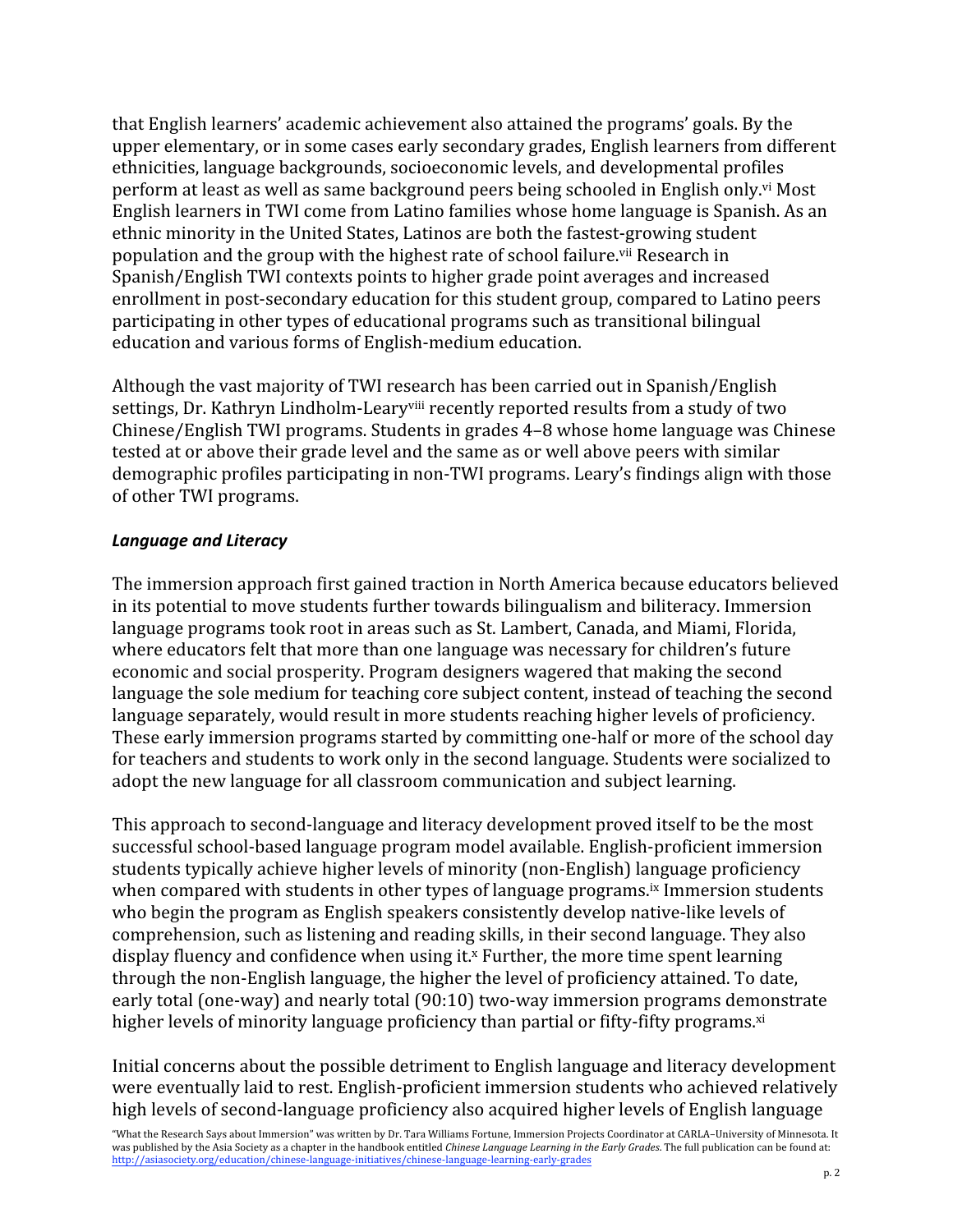skills and metalinguistic awareness—that is, the ability to think about how various parts of a language function. Researchers posit that metalinguistic skills positively impact learning to read in alphabetic languages, because it facilitates the development of critical literacy sub‐skills
such
as
phonological
awareness
and
knowledge of
letter‐sound
correspondences for word decoding.<sup>xii</sup> The important relationship between phonological awareness and successful reading abilities is clearly established. However, we now also have evidence that instructional
time
invested
in
developing
important
decoding
sub‐skills
in
an
immersion student's
second
language
can
transfer
and
benefit
decoding
sub‐skills
in
their
first language.xiii

Research about the relationship between character-based and English literacy sub-skills continues
to
grow.
To
date,
evidence
points
to
the
transfer
of
phonological
processing
skills for children whose first language is Chinese and are learning to read in English as a second language. <sup>xiv</sup> Studies also indicate a relationship between visual-orthographic skills in Chinese,
the
ability
to
visually
distinguish
basic
orthographic
patterns
such
as
correct positioning
of
semantic
radicals
in
compound
characters,
and
English
reading
and spelling.<sup>xv</sup> Much remains to be learned in these areas, however, when it comes to Englishproficient
children
in
Mandarin
immersion
programs
who
are
acquiring
literacy
in
Chinese and
English.

In TWI programs, research illuminates what Lindholm-Leary and Dr. E. R. Howard referred to as a "native-speaker effect."<sup>xvi</sup> In a nutshell, the "native-speaker effect" describes the tendency
of
native
speakers
of
a
language
to
outperform
second
language
learners
of
the same
language
on
standardized
measures
administered
in
the
native
speakers'
language. For
example,
if
Spanish
proficients
and
Spanish
learners
are
evaluated
using
standardized Spanish‐medium
tools,
Spanish
proficients
outperform
Spanish
learners.
Similar
outcomes occurred when tests were given in English and Mandarin.xvii

In general, research finds that immersion students whose first language is not English become
more
balanced
bilinguals
and
develop
higher
levels
of
bilingualism
and
biliteracy when
compared
with
English
proficient
students
or
home
language
peers
participating
in other educational programming. For example, Dr. Kim Potowski<sup>xviii</sup> found that the oral and written language skills of English learners in TWI were only slightly behind those of recent Spanish-speaking arrivals and significantly better than their English-proficient peers. English
learners'
higher
bilingual
proficiency
levels
are
also
linked
to
higher
levels
of reading
achievement
in
English,
increased
academic
language
proficiency,
and
successful schooling experiences in general.xix

#### *Cognitive
Skill
Development*

There's a well-established positive relationship between basic thinking skills and being a fully proficient bilingual who maintains regular use of both languages. Fully proficient bilinguals outperform monolinguals in the areas of divergent thinking, pattern recognition, and
problem
solving.xx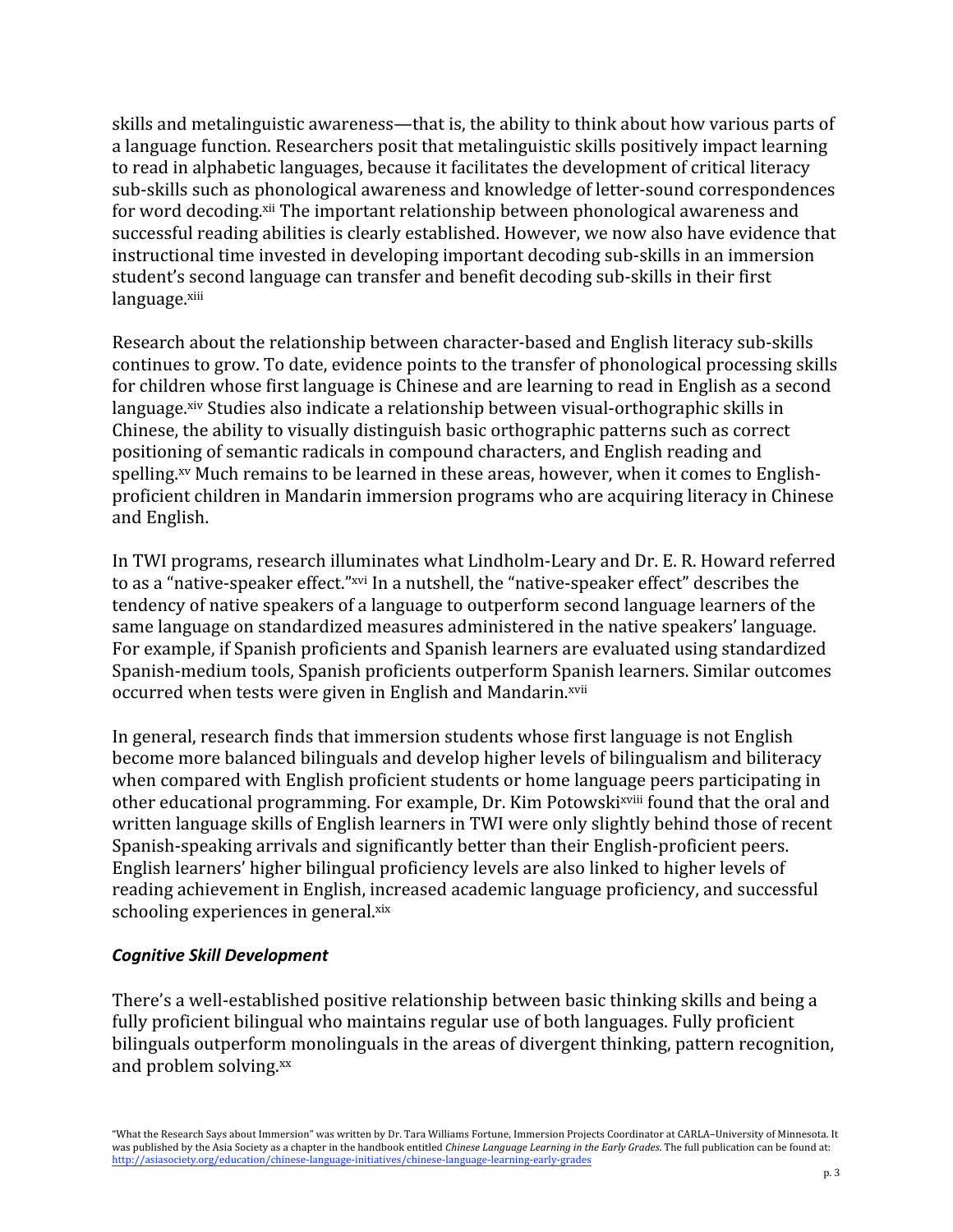Bilingual children develop the ability to solve problems that contain conflicting or misleading
cues
at
an
earlier
age,
and
they
can
decipher
them
more
quickly
than monolinguals.
When
so
doing,
they
demonstrate
an
advantage
with
selective
attention
and greater executive or inhibitory control.xxi Fully proficient bilingual children have also been found to exhibit enhanced sensitivity to verbal and non-verbal cues and to show greater attention to their listeners' needs relative to monolingual children.<sup>xxii</sup> Further, bilingual students
display
greater
facility
in
learning
additional
languages
when
compared
with monolinguals.xxiii

While much evidence supports the benefits associated with full and active bilingualism, the relationship
between
language
immersion
education
and
long‐term
cognitive
benefits
is
as vet less well-understood. Some research does indicate greater cognitive flexibility<sup>xxiv</sup> and better
nonverbal
problem‐solving
abilities
among
English‐proficient
language
immersion students.xxv

Decades ago, Dr. Jim Cummins cautioned about the need for a certain threshold level of second language proficiency before cognitive skills might be positively impacted.<sup>xxvi</sup> Accordingly, children who develop "partial bilingualism" in a second language may or may not
experience
cognitive
benefits.
While
some
studies
report
positive
cognitive
effects
for partial
or emerging bilinguals,
Dr.
Ellen
Bialystok
concurs
that
it
is
bilingual
children
with
a more
balanced
and
competent
mastery
of
both
languages
who
will
predictably
exhibit
the positive cognitive consequences of bilingualism.<sup>xxvii</sup>

#### *Economic
and
Sociocultural*

Increasingly, proficiency in a second language and intercultural competency skills open up employment
possibilities.
Many
sectors
require
increasing
involvement
in
the
global economy,
from
international
businesses
and
tourism
to
communications
and
the diplomatic
corps.
High‐level,
high‐paying
employment
will
demand
competence
in
more than one language. xxviii In the United States, world language abilities are increasingly important to national security, economic competitiveness, delivery of health care, and law enforcement.xxix

Beyond economics are the countless advantages that bi- and multilingual individuals enjoy by
being
able
to
communicate
with
a
much
wider
range
of
people
from
many
different linguistic and cultural backgrounds. Knowledge of other languages enriches travel experiences
and
allows
people
to
experience
other
societies
and
cultures
more meaningfully.
Besides
access
to
foreign
media,
literature,
and
the
arts,
bi‐ and
multilingual people
can
simply
connect
and
converse
more
freely.
Becoming
bilingual
leads
to
new
ways of
conceptualizing
yourself
and
others.
It
expands
your
worldview,
so
that
you
not
only know
more,
you
know *differently.*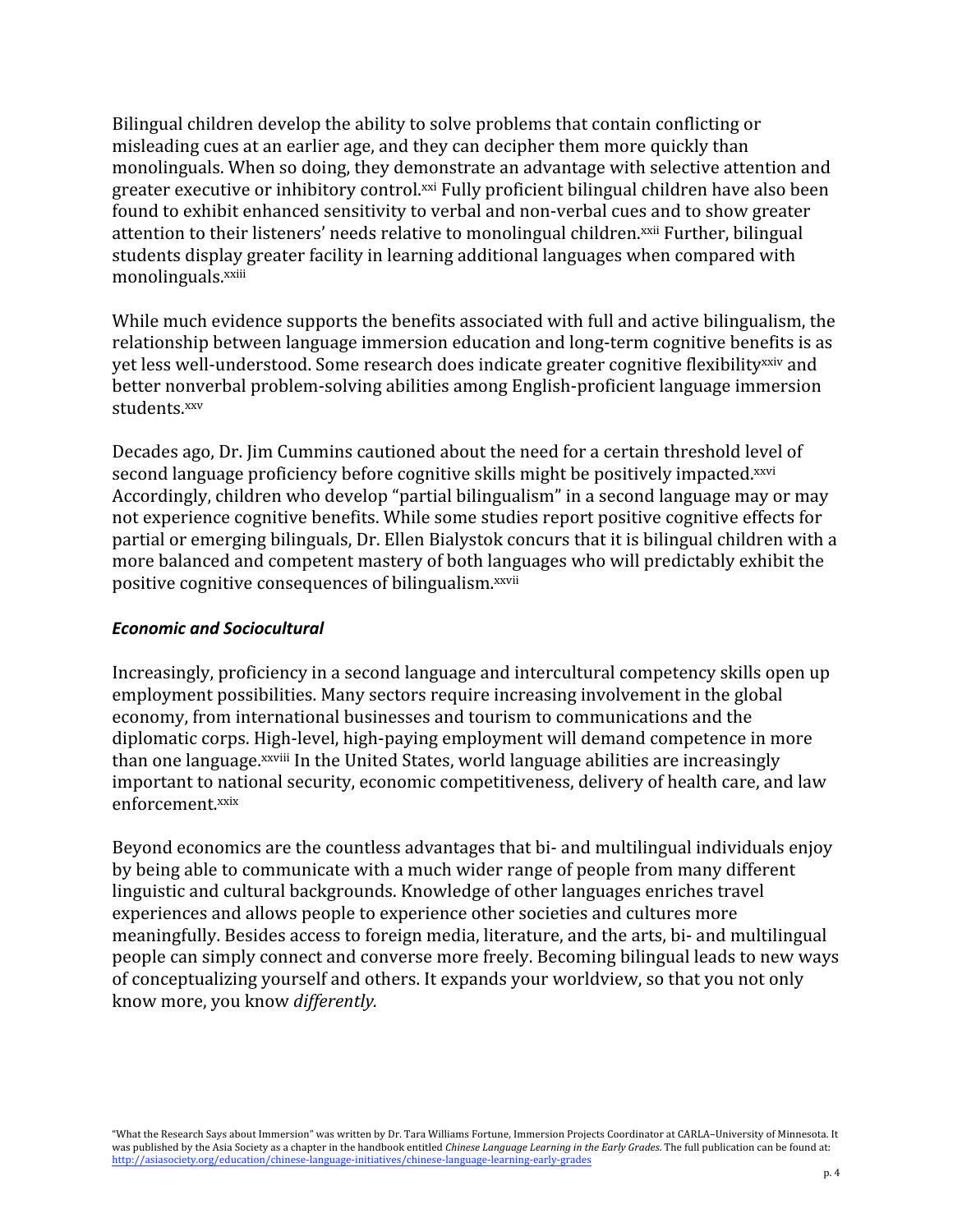## **Challenges
Faced
by
Language
Immersion**

Designing,
implementing,
and
providing
ongoing
support
for
language
immersion education
is
no
easy
task.
Pressing
challenges
include
staffing,
curriculum
development
and program
articulation.
Program
administrators
struggle
to
find
high‐quality,
licensed teachers
who
can
demonstrate
advanced
levels
of
oral
and
written
proficiency
in
the chosen
language.
Once
teachers
are
hired,
the
search
begins
for
developmentally appropriate
curriculum,
materials,
and
resources
that
meet
local
district
and
state standards.
Elementary‐level
challenges
are
met
with
additional
secondary‐level
issues such as
scheduling
and
balancing
students'
educational
priorities
as
the
program
moves
up
and through
the
middle
and
high
school
years.

Inadequate teacher preparation for immersion programs remains a challenge in this field. Teachers
need
specialized
professional
development
support
to
meet
the
complex
task
of concurrently
addressing
content,
language,
and
literacy
development
in
an
integrated, subject-matter-driven language program.<sup>xxx</sup> However, teacher educators and immersion specialists who can provide useful and relevant professional learning experiences for the immersion staff are in short supply. In addition to professional development related to curriculum
design
and
pedagogical
techniques,
both
native
and
non‐native
teachers
report the need for ongoing support for their own proficiency in the immersion language.<sup>xxxi</sup>

Chinese
teachers
whose
educational
experiences
took
place
in
more
traditional,
teacher‐ centered
classrooms
are
aware
of
significant
cultural
differences
and
participant expectations. For example, US schools place a strong emphasis on social skills and language for communicative purposes. Children expect learner-centered activities with real-life tasks. Chinese
teachers
often
hold
a
different
set
of
expectations
for
students
and
thus,
they frequently need support for classroom management strategies and techniques.<sup>xxxii</sup>

Immersion teachers face significant hurdles in the sheer range of learner differences. The impact
of
students'
variations
in
language
proficiency,
literacy
development,
learning support available to the student in the home, achievement abilities, learning styles, and special needs grows exponentially when teaching and learning occurs in two languages.<sup>xxxiii</sup> Educators
and
parents
struggle
to
identify
and
implement
research‐based
policies
and practices
for
learners
who
have
language,
literacy,
and
learning
difficulties.
Many immersion
programs
lack
the
necessary
resources
and
bilingual
specialists
to
provide appropriate instructional support, assessment, and interventions.<sup>xxxiv</sup>

Promoting student understanding of more abstract and complex concepts becomes increasingly
difficult
in
the
upper
elementary
grades
and
beyond.
Some
upper‐elementary immersion
teachers,
in
particular
those
who
teach
in
partial
or
50:50
programs,
report difficulties
in teaching
advanced‐level
subject
matter
because
students'
cognitive development is at a higher level than their proficiency in the second language.xxxv This challenge
becomes
more
pronounced
in
programs
where
the
immersion
language
is character-based, since literacy development is more time-consuming and demanding.xxxvi

"What the Research Says about Immersion" was written by Dr. Tara Williams Fortune, Immersion Projects Coordinator at CARLA-University of Minnesota. It was published by the Asia Society as a chapter in the handbook entitled *Chinese Language Learning in the Early Grades*. The full publication can be found at: http://asiasociety.org/education/chinese‐language‐initiatives/chinese‐language‐learning‐early‐grades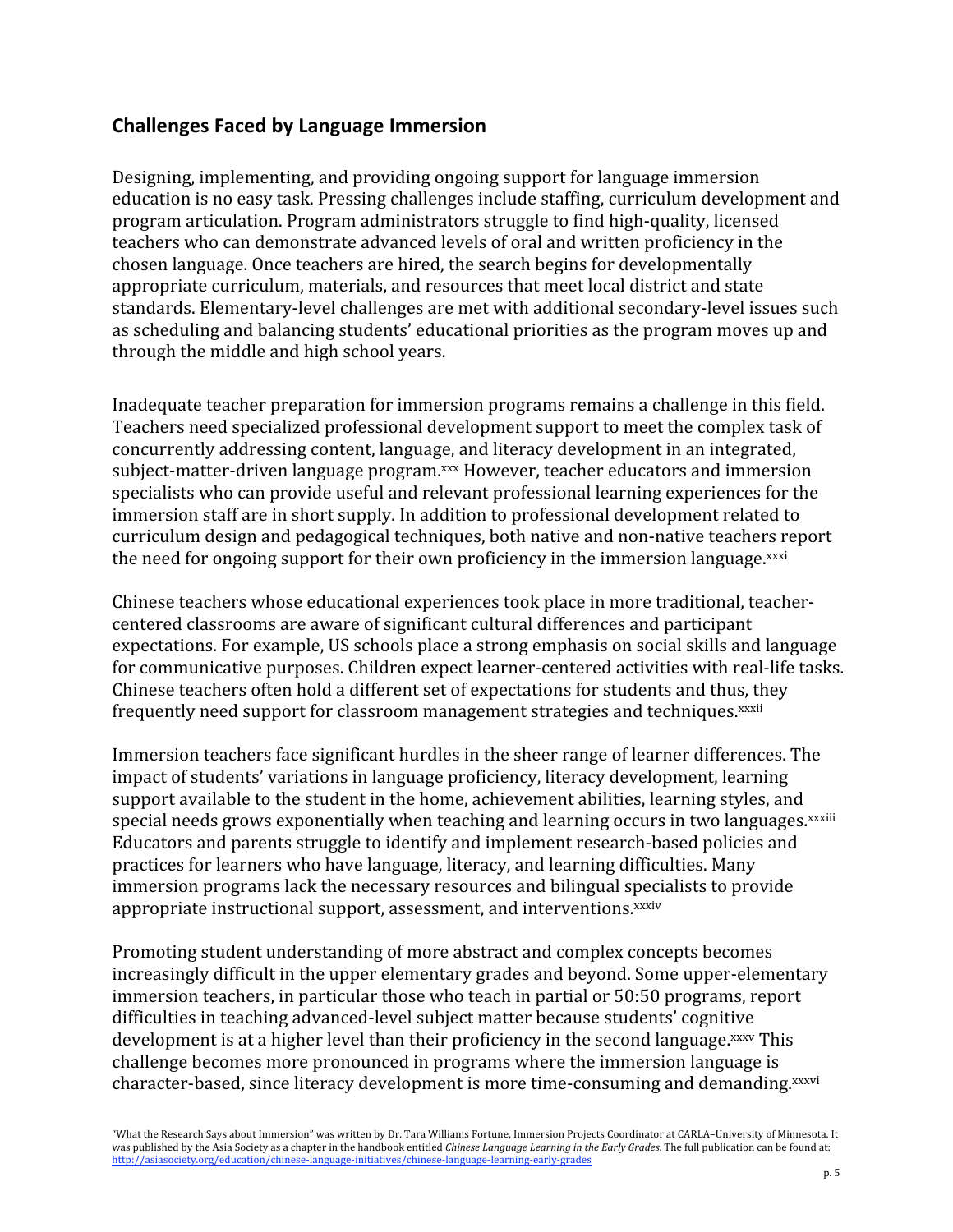One of the greatest challenges for immersion teachers is to keep their students using the second language, especially when working and talking amongst themselves. This challenge is
particularly
pronounced
once
the
children
have
moved
beyond
the
primary
grades.
For instance,
studies
in
both
one‐way
and
two‐way
immersion
classes
point
to
fifth‐grade students using English more frequently than their non-English language.<sup>xxxvii</sup> Facilitating student use of the immersion language in ways that promote ongoing language development is an uphill battle for teachers. xxxviii

Finally, outcome-oriented research reveals that immersion students, especially those who begin the program as native English speakers, don't quite achieve native-like levels of speaking
and
writing
skills.
Studies
consistently
find
that
English‐speaking
immersion students'
oral
language
lacks
grammatical
accuracy,
lexical
specificity,
native
pronunciation, and
is
less
complex
and
sociolinguistically
appropriate
when
compared
with
the
language native speakers of the second language produce.<sup>xxxix</sup> Further, students' use of the immersion language appears to become increasingly anglicized over time, xl and can be marked by a more formal academic discourse style.<sup>xli</sup> Even in high-performing immersion programs,
advancing
students'
second
language
proficiency
beyond
the
intermediate
levels remains
a
much
sought
after
end
goal.

<u> 1989 - Johann Stein, marwolaethau a bh</u>

<sup>x</sup> Genesee,
1987,
2004

<sup>&</sup>lt;sup>i</sup> Genesee, 2008; Lindholm-Leary, 2001, 2011; Turnbull, Lapkin, & Hart, 2001

ii Bruck,
Tucker,
&
Jakimik,
1975;
Caldas
&
Boudreaux,
1999;
Holobow,
Genesee,
&
Lambert,
1991;
Krueger,
2001;
Lindholm‐Leary,
2001; Slaughter,
1997

iii Bruck,
1982;
Genesee,
2007;
Myers,
2009

iv Lindholm‐Leary,
2011;
Patterson,
Hakam,
&
Bacon,
2011

<sup>v</sup> Swain
&
Barik,
1976

vi Christian, 2011; Lindholm-Leary & Genesee, 2010; Lindholm-Leary & Hernandez, 2011; Myers, 2009; Thomas & Collier, 1997, 2002 vii Fry, 2010; Passel & Cohn, 2008

viii 2011

<sup>&</sup>lt;sup>ix</sup> Campbell, Gray, Rhodes, & Snow, 1985; Curtain & Dahlberg, 2010; Forrest, 2007, 2011; Lindholm Leary & Howard, 2008

xi Genesee,
1987;
Lindholm
Leary,
2001;
Turnbull,
Lapkin,
&
Hart,
2001

xii Bournot‐Trites
&
Denizot,
2005;
Harley,
Hart
&
Lapkin,
1986

xiii Erdos,
Genesee,
Savage
&
Haigh,
2010;
Genesee
&
Jared,
2008

xiv Gottardo,
Yan,
Siegel,
&
Wade‐Woolley,
2001;
Wang,
Perfetti,
&
Liu,
2005

xv Leong,
Tan,
Cheng,
&
Hau,
2005

xvi 2008

xvii Lindholm‐Leary,
2011;
Lindholm‐Leary
&
Howard,
2008

xviii 2007

xix Howard, Sugarman, & Christian, 2003; Kovelman, Baker, & Petitto, 2008; Lindholm-Leary & Genesee, 2010; Lindholm-Leary & Howard, 2008;
Ramirez,
Perez,
Valdez,
&
Hall,
2009;
Rolstad,
1997

xx Bialystok, 2001; Cenoz & Genesee, 1998; Hakuta, 1986; Education, Audiovisual and Culture Executive Agency, 2009; Peal & Lambert,

<sup>1962</sup>

xxi Bialystok,
2009

xxii Lazaruk,
2007

xxiii Cenoz
&
Valencia,
1994;
Sanz,
2000

xxiv Bruck,
et
al.,
1975

xxv Bamford
&
Mizokawa,
1991

xxvi 1981

xxvii 2001,
page
228

xxviii Fixman,
1990;
García
&
Otheguy,
1994;
Halliwell,
1999;
Mann,
Brassell,
&
Bevan,
2011

xxix Jackson
& Malone,
2009

xxx Fortune,
Tedick
&
Walker,
2008;
Howard
&
Loeb,
1998;
Kong,
2009;
Met
&
Lorenz,
1997;
Snow,
1990;
Walker
&
Tedick,
2000

xxxi Calderón
&
Minaya‐Rowe,
2003;
Fortune,
Tedick
&
Walker,
2008

xxxii Hall
Haley
&
Ferro,
2011

xxxiii Walker
&
Tedick,
2000

xxxiv Genesee,
2007;
Fortune,
with
Menke,
2010

<sup>&</sup>quot;What the Research Says about Immersion" was written by Dr. Tara Williams Fortune, Immersion Projects Coordinator at CARLA-University of Minnesota. It was published by the Asia Society as a chapter in the handbook entitled Chinese Language Learning in the Early Grades. The full publication can be found at: http://asiasociety.org/education/chinese‐language‐initiatives/chinese‐language‐learning‐early‐grades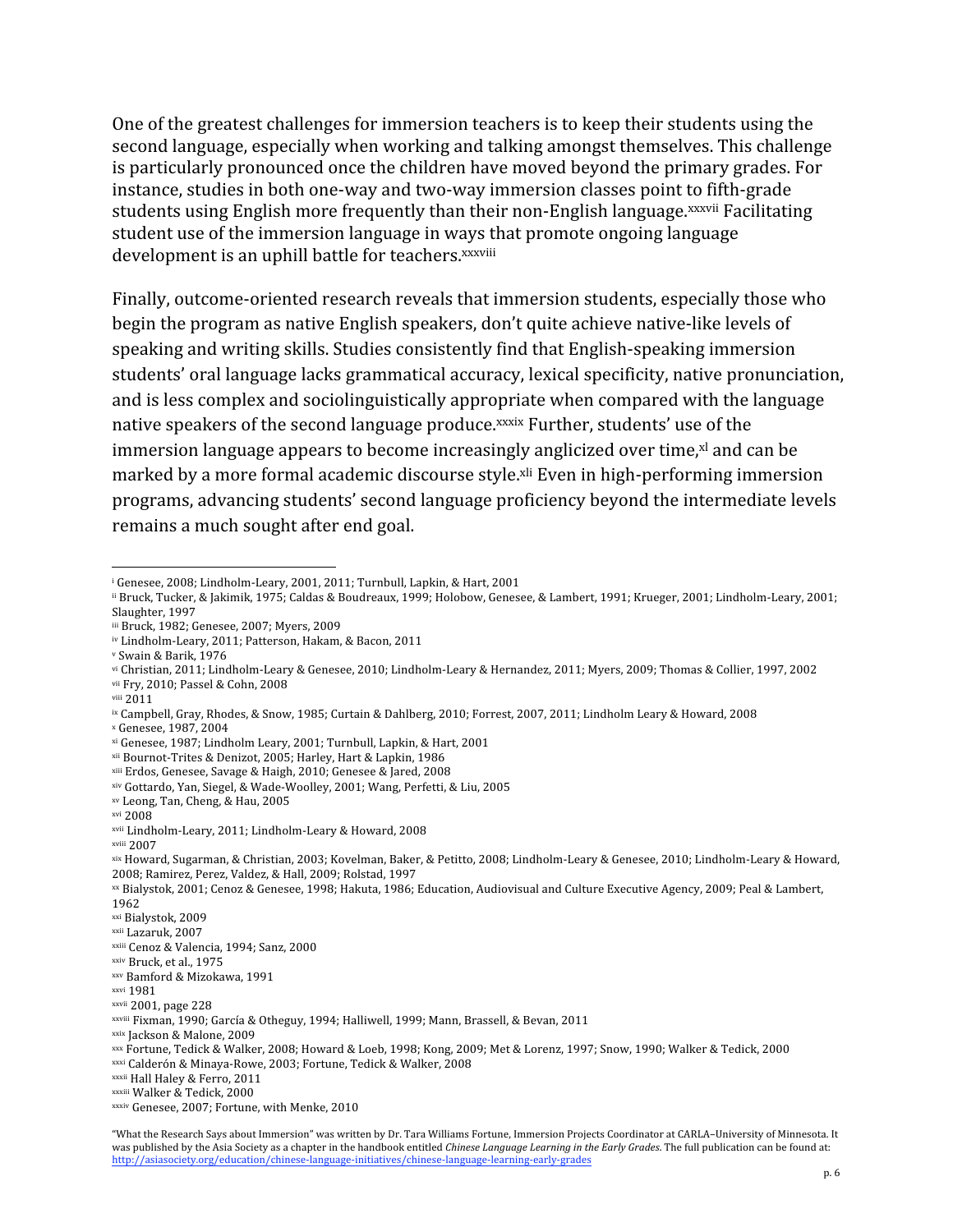xxxv Met
&
Lorenz,
1997 xxxvi Met,
2002 xxxvii Carrigo,
2000;
Fortune,
2001;
Potowski,
2004 xxxviii Lavan,
2001 xxxix Harley,
1986;
Menke,
2010;
Mougeon,
Nadaski
&
Rehner,
2010;
Pawley,
1985;
Salomone,
1992;
Spilka,
1976 xl Lyster,
1987 xli Fortune,
2001;
Potowski,
2004;
Tarone
and
Swain,
1995

# **Selected
References**

Bamford, K., & Mizokawa, D. (1991). Additive-bilingual (immersion) education: Cognitive and
language
development. *Language
Learning,
41*(3),
413‐429.

- Bialystok,
E. (2001). *Bilingualism
in
development: Language,
literacy,
and
cognition*. New York: Cambridge
University
Press.
- Bialystok, E. (2009). Bilingualism: The good, the bad, and the indifferent. *Language and Cognition,
12*(1),
3‐11.
- Bournot‐Trites,
M.,
&
Denizot,
I. (2005,
January). *Conscience
phonologique
en
immersion*  française au Canada. Paper presented at the 1er Colloque International de Dediactique Cognitive,
Toulouse,
France.
- Bruck, M. (1982). Language impaired children's performance in an additive bilingual education
program. *Applied
Psycholinguistics,
3*,
45‐60.
- Bruck, M., Tucker, G., R., & Jakimik, J. (1975). Are French immersion programs suitable for working
class
children? *Word,
27*,
311‐341.
- Caldas,
S.,
&
Boudreaux,
N.
(1999).
Poverty,
race,
and
foreign
language
immersion: Predictors of math and English language arts performance. *Learning Languages*, 5(1), 4-15.
- Calderón,
M.,
&
Minaya‐Rowe,
L. (2003). *Designing
and
implementing
two‐way
bilingual programs*.
Thousand
Oaks,
CA: Corwin
Press.
- Campbell, R. N., Gray, T. C., Rhodes, N. C., & Snow, M. A. (1985). Foreign language learning in the
elementary
schools:
A
comparison
of
three
language
programs. *The
Modern Language
Journal,
69,* 44–54.
- Carrigo,
D. (2000). *Just
how
much
English
are
they
using? Teacher
and
student
language distribution
patterns,
between
Spanish
and
English,
in
upper‐grade,
two‐way
immersion*  Spanish classes. Unpublished doctoral dissertation, Harvard University, Massachusetts.
- Cenoz,
J., &
Genesee,
F.
(1998). Psycholinguistic
perspectives
on
multilingualism
and multilingual
education. In
J.
Cenoz
& F.
Genesee
(Eds.), *Beyond
bilingualism:* Multilingualism and multilingual education (pp. 16-32). Clevedon, UK: Multilingual Matters.
- Cenoz, J., & Valencia, J.F. (1994) Additive trilingualism: Evidence from the Basque Country. *Applied
Psycholinguistics, 15*,
195‐207.
- Christian,
D.
(2011).
Dual
language
education.
In
E.
Hinkel
(Ed.), *Handbook
of
Research
in*  Second Language Teaching and Learning, Volume II (pp. 3-20). New York: Routledge.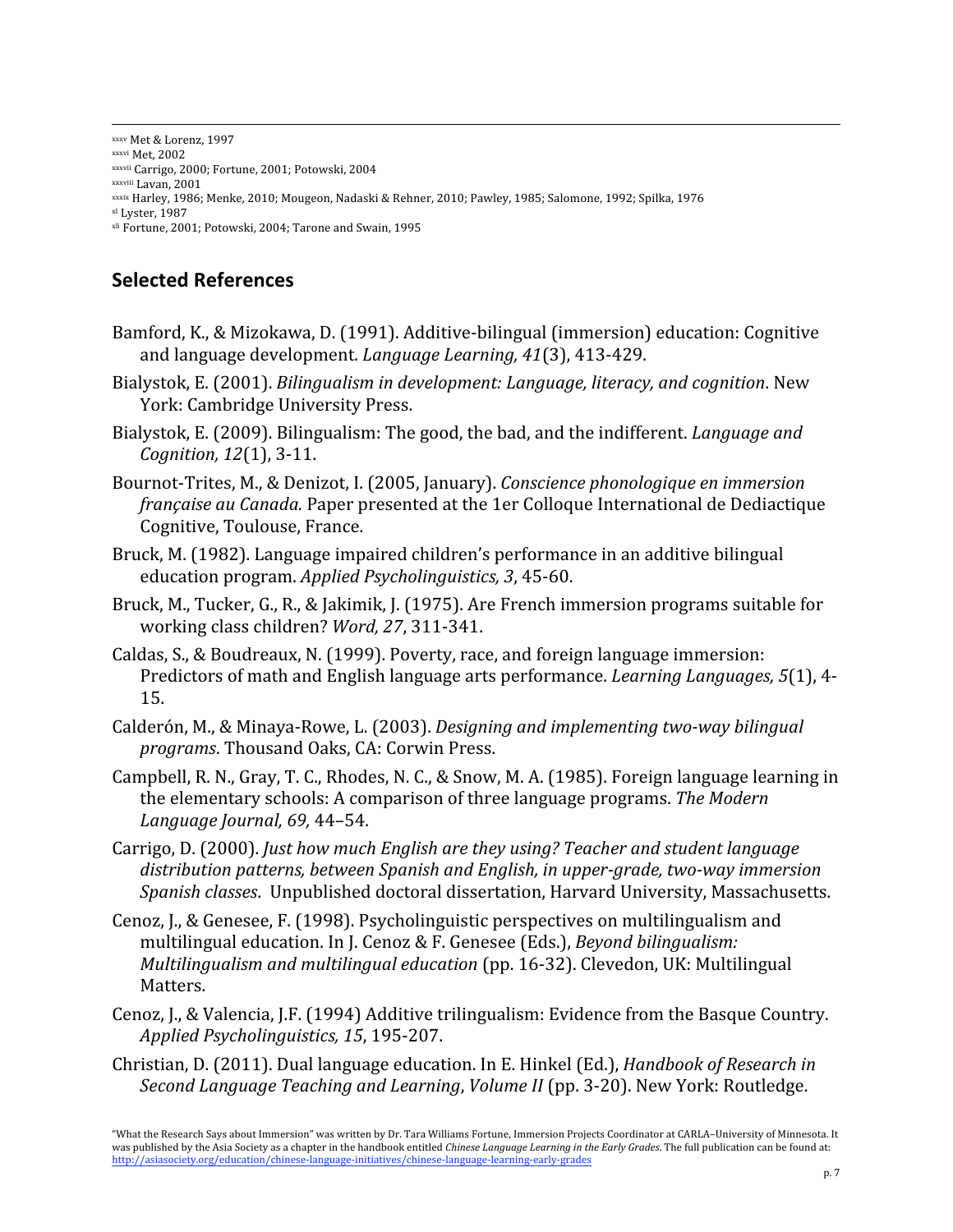Cummins,
J.
(1981).
The
role
of
primary
language
development
in
promoting
educational success for language minority students. In *Schooling and language minority students: A theoretical
framework* (pp.
3‐49)*.* Los
Angeles:
California
State
University,
Evaluation, Dissemination,
and
Assessment
Center.

- Curtain,
H.,
&
Dahlberg,
C.A. (2010). *Languages
and
children: Making
the
match,
4th Editio*n. Boston,
MA: Pearson
Education.
- Education,
Audiovisual
and
Culture
Executive
Agency.
(2009). *Study
on
the
contribution
of multilingualism
to
creativity.* Retrieved
from http://ec.europa.eu/education/languages/news/news3653\_en.htm
- Erdos,
C.,
Genesee,
F.,
Savage,
R.
and
Haigh,
C.
(2010).
Individual
differences
in
second language reading outcomes. *International Journal of Bilingualism*, 15(1), 3-25. doi: 10.1177/1367006910371022
- Fantino, A. (2003). *Becoming bilingual*. Paper presented at the American Council on the Teaching
of
Foreign
Languages (ACTFL) conference
in
Philadelphia,
PA.
- Fixman,
C.
S. (1990).
The
foreign
language
needs
of
U.S.–based
corporations. In
R.
D. Lambert
&
S.
J.
Moore
(Eds.), *Foreign
language
in
the
workplace: Special
issue
of
the Annals
of
the
American
Academy
of
Political
and
Social
Sciences* (pp.
25‐46).
Newbury Park,
CA: Sage
Publications.
- Forrest, L.B. (2007, November). *K-12 foreign language program models: Comparing learning* outcomes. Paper presented at the American Council on the Teaching of Foreign Languages
Conference
(ACTFL)
in
San
Antonio,
TX.
- Forrest,
L.B. (2011,
November). *Comparing
program
models
and
student
proficiency*  outcomes. Paper presented at the American Council on the Teaching of Foreign Languages
Conference
(ACTFL)
in
Denver,
CO.
- Fortune,
T.
(2001). *Understanding
students'
oral
language
use
as
a
mediator
of
social*  interaction. Unpublished doctoral dissertation. Minneapolis, MN: University of Minnesota.
- Fortune,
T. W.
with
M.
R.
Menke.
(2010). *Struggling
learners
&
language
immersion*  education: Research-based, practitioner-informed responses to educators' top questions (CARLA
Publication
Series).
Minneapolis:
University
of
Minnesota,
The
Center
for Advanced
Research
on
Language
Acquisition.
- Fortune, T. W., Tedick, D., & Walker, C. (2008). Integrated language and content teaching: Insights from the language immersion classroom. In T. W. Fortune & D. Tedick (Eds.), Pathways to Multilingualism: Evolving perspectives on immersion education (pp. 71-96). Clevedon,
England:
Multilingual
Matters.
- Fry,
R.
(2010). *Hispanics,
high
school
dropouts
and
the
GED*.
Retrieved
from the
Pew Hispanic
Center
website:
http://pewhispanic.org/files/reports/122.pdf
- García, O., & Otheguy, R. (1994). The value of speaking a LOTE [Language Other Than English] in U.S. Business. Annals of the American Academy of Political and Social Science, *532*,
99‐122.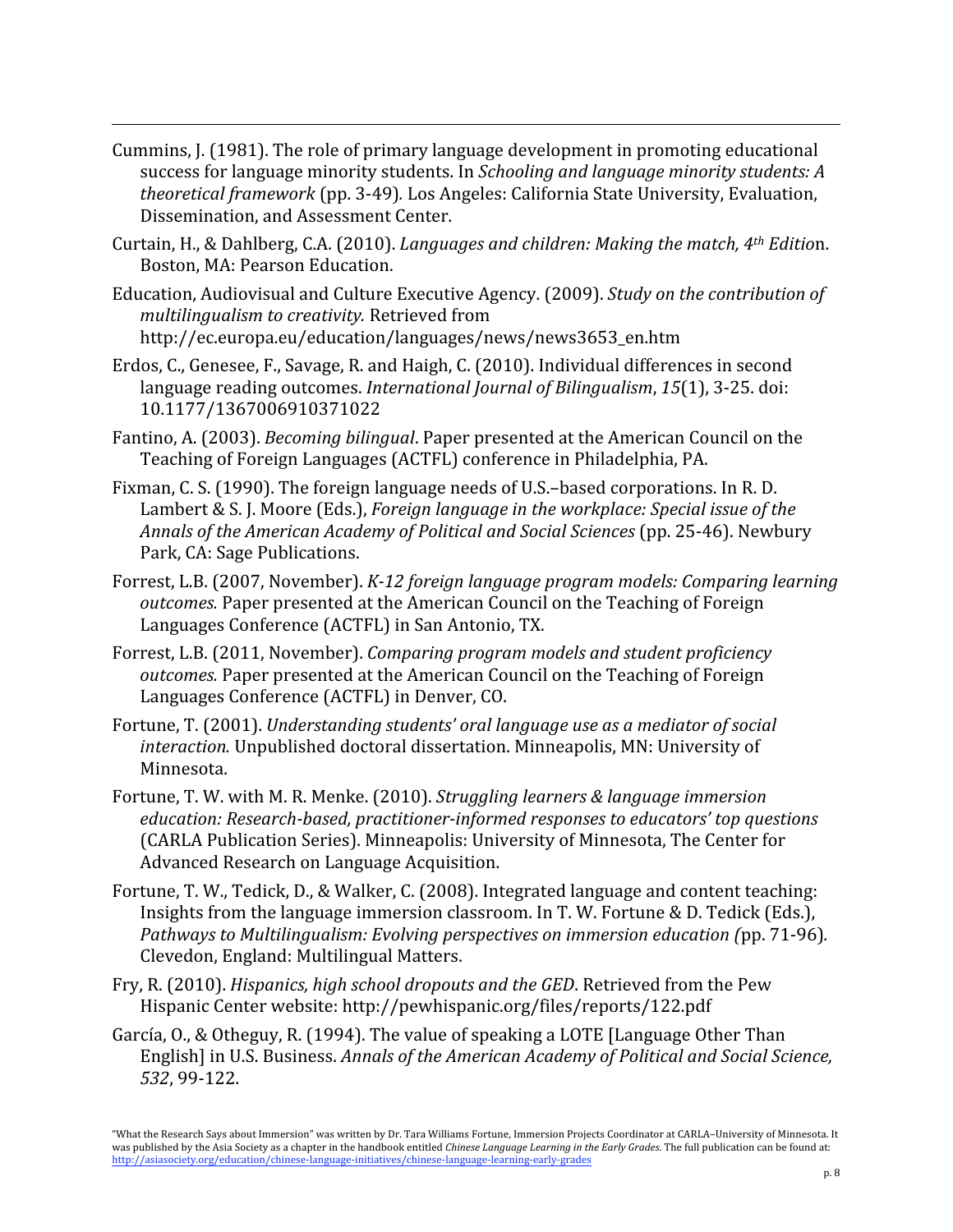Genesee, F. (1987). *Learning through two languages: Studies of immersion and bilingual education*.
Rowley,
MA:
Newbury
House.

<u> 1989 - Andrea Santa Andrea Andrea Andrea Andrea Andrea Andrea Andrea Andrea Andrea Andrea Andrea Andrea Andr</u>

- Genesee,
F.
(2004).
What
do
we
know
about
bilingual
education
for
majority
language students?
In
T.K.
Bhatia
&
W.
Ritchie
(Eds.), *Handbook
of
bilingualism
and multiculturalism* (pp.
547‐576).
Malden,
MA:
Blackwell.
- Genesee, F. (2007). French immersion and at-risk students: A review of research evidence. *The
Canadian
Modern
Language
Review,
63*(5),
655‐688.
- Genesee, F. (2008). Dual language in the global village. In T.W. Fortune & D. J. Tedick (Eds.). Pathways to multilingualism: Evolving perspectives on immersion education (pp. 22-45). Clevedon,
England:
Multilingual
Matters.
- Genesee, F., & Jared, D. (2008). Literacy development in early French immersion programs. *Canadian
Psychology*, *49*,
140‐147.
- Genesee, F., Paradis, J., & Crago, M. (2004). Schooling in a second language. In F. Genesee, J. Paradis,
&
M.
Crago
(Eds.), *Dual
language
development
and
disorders: A
handbook
on*  bilingualism and second language learning (pp. 155-189). Baltimore, MD: Brookes Publishing.
- Gottardo, A., Yan, B., Siegel, L. S., & Wade-Woolley, L. (2001). Factors related to English reading performance in children with Chinese as a first language: More evidence of cross‐language
transfer
of
phonological
processing. *Journal
of
Educational
Psychology, 93*,
530‐542.
- Hakuta, K. (1986). Mirror of language: The debate on bilingualism. New York: Basic Books.
- Hall Haley, M., & Ferro, M. S. (2011). Understanding the perceptions of Arabic and Chinese teachers toward transitioning into U.S. schools. *Foreign Language Annals*, 44(2), 289-307.
- Halliwell,
J. (1999). Language
and
trade. In
A.
Breton
(Ed.), *Exploring
the
economics
of*  language. Ottawa, Ontario: Department of Cultural Heritage.
- Howard,
E. R., &
Loeb,
M. I.
(1998, December).
In
their
own
words:
Two‐way
immersion teachers
talk
about
their
professional
experiences. *ERIC
Digest*.
Retrieved from
the Center
for
Applied
Linguistics
website:

http://www.cal.org/resources/Digest/intheirownwords.html

- Harley, B., Hart, D., & Lapkin, S. (1986). The effects of early bilingual schooling on first language
skills. *Applied
Psycholinguistics,
7*,
295‐322.
- Holobow, N.E., Genesee, F., & Lambert, W.E. (1991). The effectiveness of a foreign language immersion program for children from different ethnic and social class backgrounds: Report
2. *Applied
Psycholinguistics,
12*,
179‐198.
- Howard,
E.
R.,
Sugarman,
J.,
&
Christian,
D. (2003). *Trends
in
two‐way
immersion
education:* A review of the research. Washington, DC: Center for Applied Linguistics.
- Jackson,
F.,
&
Malone,
M.
(2009). *Building
the
foreign
language
capacity
we
need:
Toward
a comprehensive
strategy
for
a
national
language
framework.* Retrieved
from
the
Center for
Applied
Linguistics
website:
www.cal.org/resources/languageframework.pdf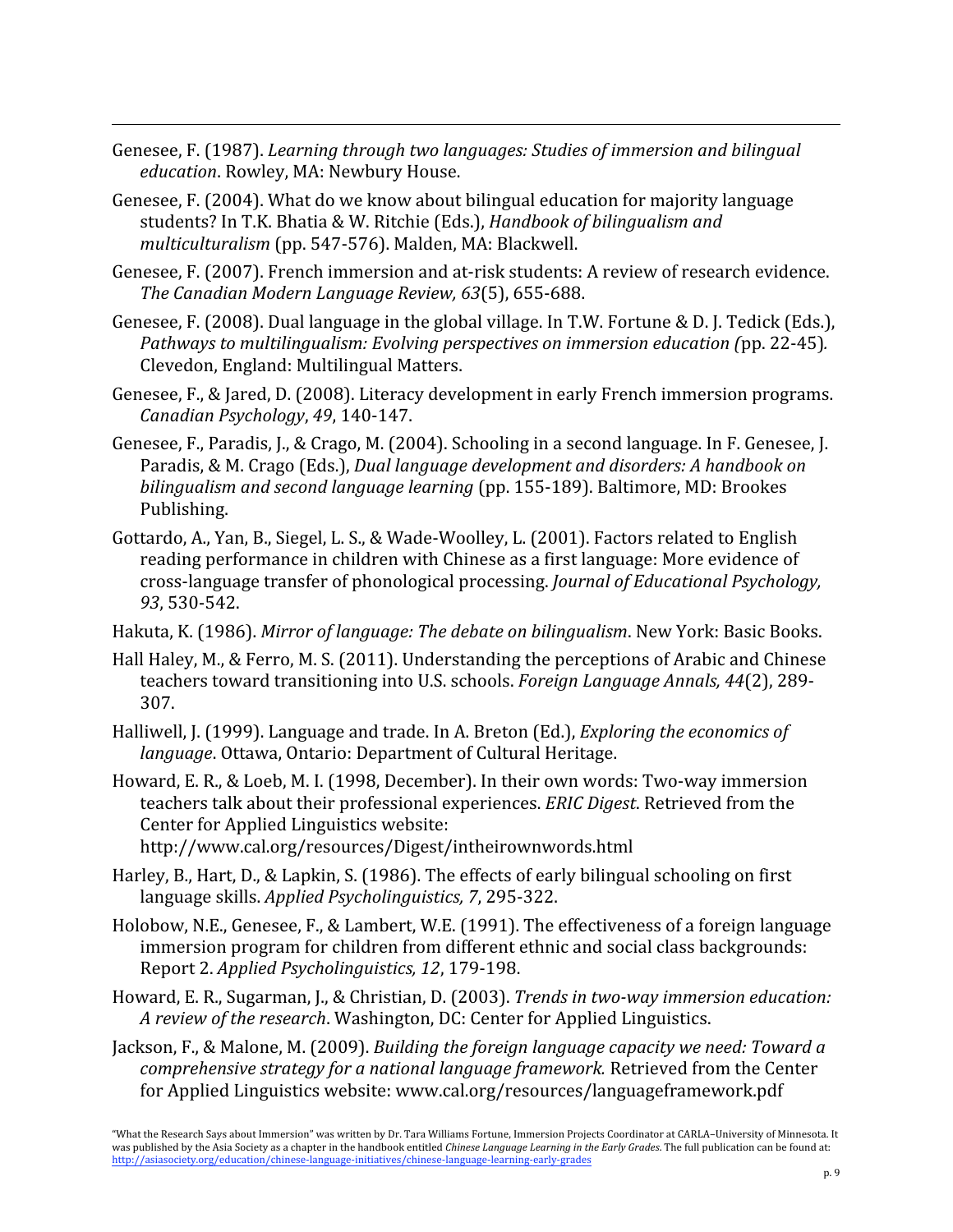Kong,
S.
(2009).
Content‐based
instruction:
What
can
we
learn
from
content‐trained teachers'
and
language‐trained
teachers'
pedagogies? *The
Canadian
Modern
Language Review, 66*(2),
233–267.

- Kovelman, I., Baker, S., & Petitto, L. A. (2008). Age of bilingual language exposure as a new window into bilingual reading development. Bilingualism: Language and Cognition, *11*(2),
203‐223.
- Krueger,
D. R.
(2001). *Foreign
language
immersion
in
an
urban
setting:
Effects
of
immersion on
students
of
yesterday
and
today.* Unpublished
doctoral
dissertation.
Milwaukee,
WI: University
of
Wisconsin‐ Milwaukee.
- LaVan,
C. (February,
2001). Help! They're
using
too
much
English! *ACIE
Newsletter
4*(2), Bridge
Insert,
pp.
1‐4. Retrieved
from the
Center
for
Advanced
Research
on
Language Acquisition
website: http://www.carla.umn.edu/immersion/acie/vol4/Feb2001.pdf
- Lazaruk, W. (2007). Linguistic, academic, and cognitive benefits of French immersion. The *Canadian
Modern
Language
Review,
63*(5),
605‐628.
- Leong, C. K., Hau, K. T., Cheng, P. W., & Tan, L. H. (2005). Exploring two-wave reciprocal structural relations among orthographic knowledge, phonological sensitivity, and reading
and
spelling
English
words
by
Chinese
students. *Journal
of
Educational Psychology*, *97*,
591–600.
- Lindholm‐Leary,
K.
(2001). *Dual
language
education*. Clevedon,
England:
Multilingual Matters.
- Lindholm-Leary, K. (2011). Student outcomes in Chinese two-way immersion programs: Language proficiency, academic achievement, and student attitudes. In D. J. Tedick, D. Christian, & T. W. Fortune (Eds.), *Immersion education: Practices, policies, possibilities* (pp.
81‐103).
Clevedon,
England:
Multilingual
Matters.
- Lindholm‐Leary,
K.,
&
Howard,
E.
(2008).
Language
development
and
academic achievement in two-way immersion programs. In T.W. Fortune & D. J. Tedick (Eds.). *Pathways
to
multilingualism:
Evolving
perspectives
on
immersion
education* (pp.
177‐ 200)*.* Clevedon,
England:
Multilingual
Matters.
- Lindholm‐Leary,
K.,
&
Genesee,
F.
(2010).
Alternative
educational
programs
for
English language learners. In California Department of Education (Eds.), *Improving Education* for English Learners: Research-Based Approaches (pp. 323-382). Sacramento: CDE Press.
- Lindholm-Leary, K., & Hernandez, A. (2011). Achievement and language proficiency of Latino students in dual language programmes: Native English speakers, fluent English/previous
ELLs,
and
current
ELLs, *Journal
of
Multilingual
and
Multicultural Development*. DOI:10.1080/01434632.2011.611596
- Lyster, R. (1987). Speaking immersion. The Canadian Modern Language Review, 43(4), 701– 717.
- Mann, A., Brassell, M., and Bevan, D. (2011). The economic case for language learning and *the
role
of
employer
engagement.* Retrieved
from
the
Education
and
Employers Taskforce
website: http://www.educationandemployers.org/media/14563/ll\_report\_1\_\_for\_website.pdf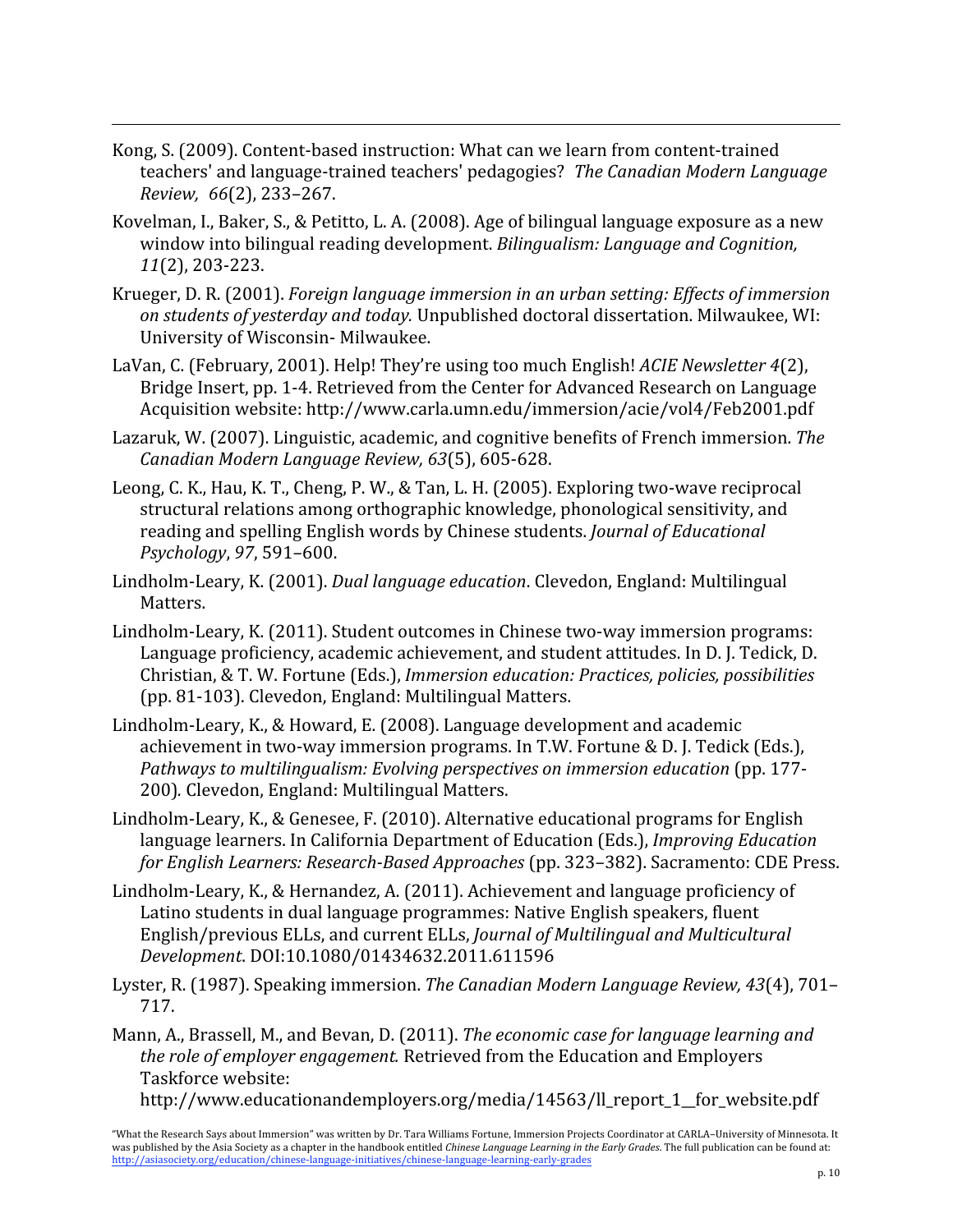Menke, M. R. (2010). *The Spanish vowel productions of native English-speaking students in* Spanish immersion programs. Unpublished doctoral dissertation. University of Minnesota,
Minneapolis,
MN.

- Met, M. (2002). Elementary school immersion in less commonly taught languages. In R. D. Lambert & E. Shohamy (Eds.), *Language policy and pedagogy: Essays in honor of A. Ronald
Walton* (pp.
139‐160). Philadelphia: John
Benjamins
Publishing.
- Met, M., & Lorenz, E. (1997). Lessons from U.S. immersion programs: Two decades of experience. In
R.
Johnson
&
M.
Swain
(Eds.), *Immersion
education: International perspectives* (pp.
243‐264). Cambridge,
UK: Cambridge
University
Press.
- Myers, M. (2009). Achievement of children identified with special needs in two-way Spanish *immersion programs*. Unpublished doctoral dissertation. The George Washington University:
Washington,
D.C.
- Mougeon, R., Nadaski, T., & Rehner, K. (2010). *The sociolinguistic competence of immersion students*.
Clevedon,
England:
Multilingual
Matters.
- Passel, J., & Cohn, D'V. (2008). U.S. Population projections: 2005-2050. Retrieved from the Pew
Hispanic
Center
website:
http://www.pewhispanic.org/2008/02/11/us‐ population‐projections‐2005‐2050/
- Patterson, M., Hakam, K., & Bacon, M. (April 16, 2011). *Continuous innovation: Making K-12* Mandarin immersion work. Presentation at the National Chinese Language Conference, San
Francisco,
CA.
- Pawley,
C.
(1985).
How
bilingual
are
French
immersion
students? *The
Canadian
Modern Language
Review
41,* 865–876.
- Peal, E., & Lambert, W. E. (1962). The relation of bilingualism to intelligence. *Psychological Monographs:
General
and
Applied,
76*(27),
22‐23.
- Potowski, K. (2004). Student Spanish use and investment in a dual immersion classroom: Implications
for
second
language
acquisition
and
heritage
language
maintenance. *The Modern
Language
Journal,
88*(1),
75‐101.
- Ramirez, M., Perez, M., Valdez, G., & Hall, B. (2009). Assessing the long-term effects of an experimental
bilingual‐multicultural
programme:
Implications
for
drop‐out
prevention, multicultural development and immigration policy. International Journal of Bilingual *Education
and
Bilingualism,
12*(1),
47‐59.
- Rolstad, K. (1997). Effects of two-way immersion on the ethnic identification of third language students: An exploratory study. Bilingual Research Journal, 21(1), 43-63.
- Salamone,
A. (1992). Student‐teacher
interactions
in
selected
French
immersion classrooms. In
E.
Bernhardt
(Ed.), *Life
in
language
immersion
classrooms* (pp.
97‐109). Philadelphia: Multilingual
Matters.
- Sanz,
C.
(2000).
Bilingual
education
enhances
third
language
acquisition:
Evidence
from Catalonia. *Applied
Psycholinguistics,
21*,
23‐44.